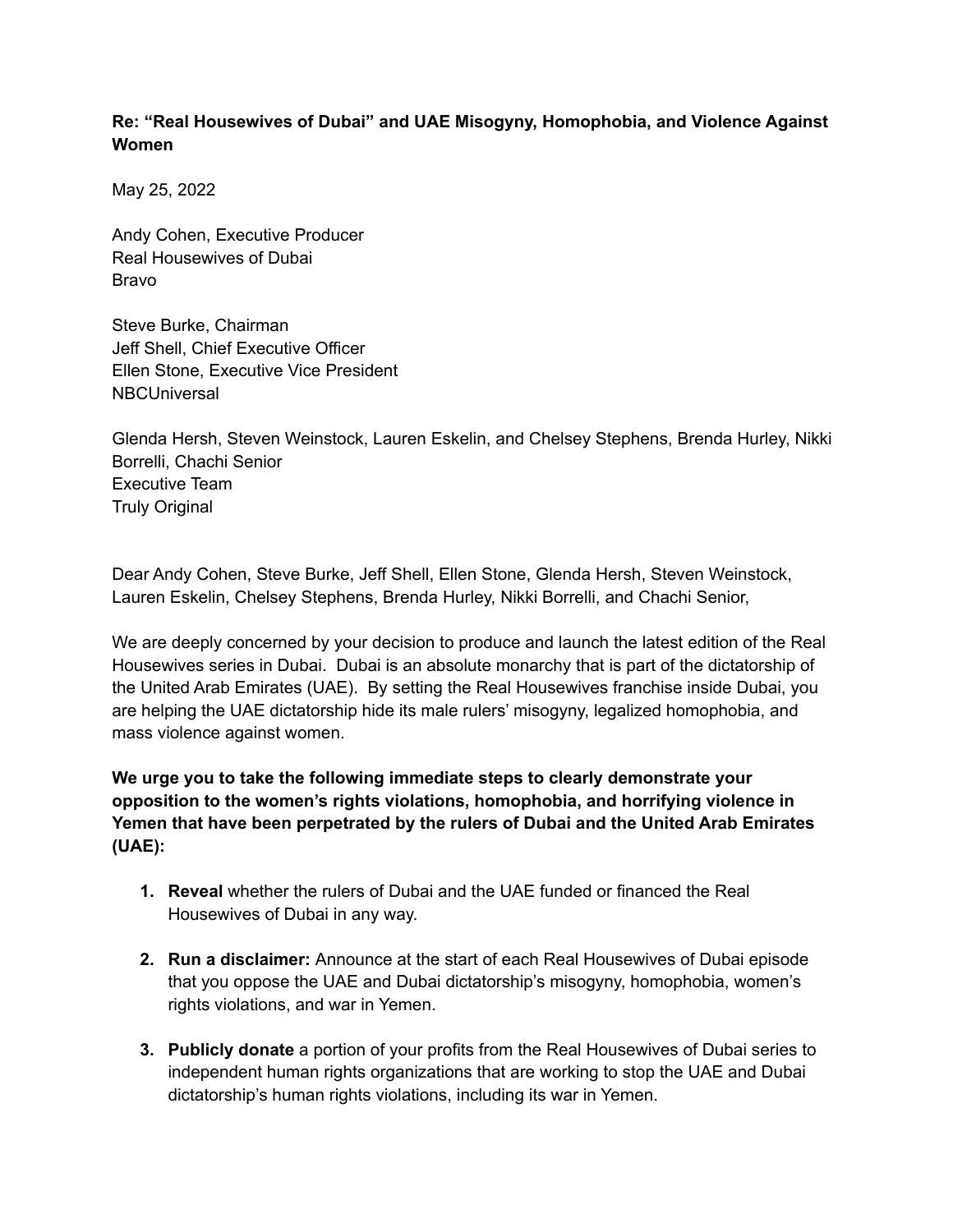**4. Teach Real Housewives fans** about the UAE and Dubai's dismal human rights record and how they can help stand up for women's rights and LGBTQ equality. Publish online resources for fans and hold a Dubai human rights session at [BravoCon](https://bravocon2022.com), the Bravo convention for fans that is this October 14-16 in New York City.

**As has been widely documented, the rulers of Dubai and the UAE have a dreadful human rights record that includes many examples of women's rights violations and homophobic policies:**

## **Dubai ruler's kidnapping of his own adult daughters:**

A British court has ruled (see [paragraph](https://www.judiciary.uk/wp-content/uploads/2021/10/vii-Hacking-fact-Finding-judgment-5.5.2021.pdf) 62) that Dubai's ruler Sheikh Mohammed bin Rashid Al Maktoum has been personally involved in the [international](https://www.hrw.org/news/2020/03/06/uae-free-dubai-rulers-captive-daughters) kidnapping and detention of his own adult [daughters,](https://www.hrw.org/news/2020/03/06/uae-free-dubai-rulers-captive-daughters) Sheikha Shamsa and Sheikha Latifa, both of whom had attempted to escape Dubai.

Sheikha Shamsa has not been seen since 2000, when she was kidnapped to Dubai after attempting to escape from the ruling family's UK estate. Her current condition is unknown. Sheikha Latifa was [kidnapped](https://www.bbc.com/news/av/world-middle-east-56089974) back to Dubai after attempting to escape in 2018. After the [UN](https://www.bbc.com/news/world-middle-east-56820707) [demanded](https://www.bbc.com/news/world-middle-east-56820707) proof that she was still alive, Sheikha Latifa was finally able to meet with a UN [official](https://www.middleeasteye.net/news/uae-princess-latifa-dubai-in-paris-with-un-official) in [Paris.](https://www.middleeasteye.net/news/uae-princess-latifa-dubai-in-paris-with-un-official)

#### **Dubai ruler's abuse of his ex-wife:**

A British court found that Dubai's ruler Sheikh Maktoum was guilty of [intimidating](https://www.cnn.com/2020/03/05/uk/court-dubai-ruler-sheikh-mohammed-princess-haya-gbr-intl/index.html) and harassing his [former](https://www.cnn.com/2020/03/05/uk/court-dubai-ruler-sheikh-mohammed-princess-haya-gbr-intl/index.html) wife, Jordanian Princess Haya bint al-Hussein, who was granted sole authority over their children after seeking refuge with them in the UK. A British court ordered Dubai's ruler [to](https://apnews.com/article/business-europe-middle-east-dubai-mohammed-bin-rashid-al-maktoum-300068f49d3a89ed2caa3fe646b8881a) pay his ex-wife and their [children](https://apnews.com/article/business-europe-middle-east-dubai-mohammed-bin-rashid-al-maktoum-300068f49d3a89ed2caa3fe646b8881a) over \$700 million, in part to cover the cost of protecting them from him.

#### **No investigation of UAE minister accused of rape:**

UAE ruling family member and government minister Sheikh Nahyan bin Mubarak Al Nahyan [has](https://www.theguardian.com/society/2021/mar/20/until-the-law-catches-up-all-we-have-is-our-stories-my-year-long-fight-to-hold-my-attacker-to-account) been [accused](https://www.theguardian.com/society/2021/mar/20/until-the-law-catches-up-all-we-have-is-our-stories-my-year-long-fight-to-hold-my-attacker-to-account) of rape by British national Caitlin McNamara. The UAE dictatorship has not investigated or prosecuted Nahyan, thus allowing an accused rapist to remain in a senior government role despite a well-documented accusation of sexual assualt.

#### **UAE's homophobic laws and criminalization of LGBTQ people:**

The new UAE criminal code continues to criminalize [consensual](https://freedomforward.org/2022/05/23/uaelaws01/) sexual acts such as "sin or indecency," all of which can be easily used to target gay or lesbian couples and target LGBTQ communities.